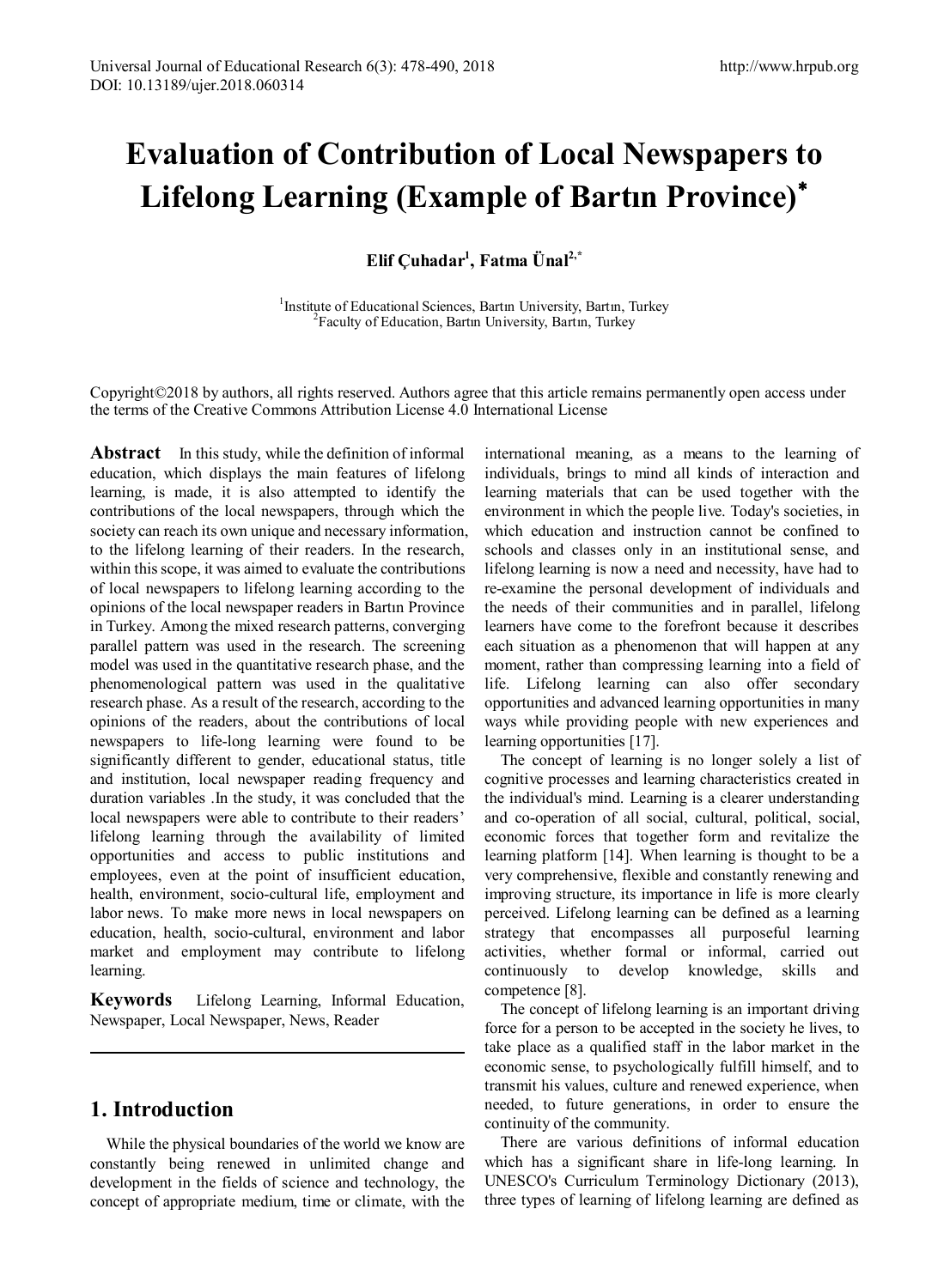follows:

*"It refers to the formal education system of a self-contained country, realized as planned in private or public institutions, and vocational education, special education and some parts of adult education are also considered as parts of the formal education system. Nonformal education is a form of intentional and institutionalized education planned by an education provider. Nonformal education is an education method, which is additional to formal education in the lifelong learning process of the individuals, but outside formal education as a complementary education method. Informal education is a desired and conscious learning which is not institutional. It is an unorganized, unplanned form of education. It takes form as a social-based learning which is encountered in the family, at work, in the community, and in everyday life."* Informal education can also include individual activities which can be done at home such as reading newspapers and books [18].

Experiential learning is a learning type qualified as a member of informal education [15]. This learning is not structured in terms of its objectives, learning time and/or learning support, may be intentional, but in most cases is unintentional, that is, accidental. Informal education is gradually becoming the validity key to lifelong learning policies. The purpose is to make visible the knowledge and experience, which are initially independent, to the full extent by the individual [9]. Unlike formal and non-formal education, in the natural accompaniment of life, it is not necessarily formal learning which is deliberately held. Sometimes it is not even noticed by people at that time, but it can settle in the memory as a life experience in the long term [4]. Informal education can play an active role in different areas of life, but in environments in which the same gains can be achieved, together with other people in the community and/or in developments which is available in the personal sense. In their study, Brody, Bangert and Dillon [5] have reached the following main activity areas and ranking content in which the differences related to informal education combine:

- Business, Self-discipline, time management, education values, social interaction, empathy and planning.
- Hobbies, Identity, self-expression, discipline, social interaction, independence, leadership;
- Media and Information Technology; Visual
- perception, hierarchical reasoning, communication skills, reading visual information, content
- information;
- Consumption; Personal expression, choices, identity, budgeting;
- Peer, entertainment and family activities, sharing of perspectives, teamwork, and ability to take group decisions, communication, responsibility and tolerance.
- Starting from the earliest periods of humanity, the

desire of humans to reach and learn knowledge by wondering about the daily experiences has created today's press by using all the technological, economic and socio-cultural possibilities together with the development of the civilizations. The main function of the local newspaper is to inform the people about the happenings occurred in the place they live in. Despite their limited potentiality, local newspapers try to maintain this function. [6]. During the Renaissance period, developments that are of importance for the future related to education have become popular in the field of informal education. The basis of this is the invention of the printing press. The printing press has given the opportunity to take share from the field of idea development and cultural life to everyone who wants to learn by reaching and apply it to his life. Thanks to the printing press, knowledge was printed in books and brochures which were the local newspapers of the time, and all the people who wanted to access information were able to benefit from these privileges, which were once accessed by the wealthy people [3].

Although the local newspaper, which is one of the most important means of meeting the needs of individuals in their democratization adventure, regional development, education and training, socio-cultural development, and the development and maintaining of social structure, is not a school, it is culturally acquiring, socially adapting, illuminating, and in brief, lifelong teaching [20]. In order to document the importance of the use of newspapers and other communication organs in other countries of the world when considered as an element of lifelong learning, representatives of the world peoples gathered in Brussels on January 18<sup>th</sup>, 2011, realized the UNESCO Brussels conference, and concluded the conference by signing the "Brussels Declaration for Lifelong Communication Training" in line with the philosophy of "Lifelong Communication Training." The aim here is to establish and sustain a society where everyone can access, use and share news and information [2].

One of the means by which everyone can access news and information is local newspapers. In this study; the definition of the informal education that exhibits the main features of lifelong learning was made. The local newspapers, where the community can access the information they need, have been tried to identify the contributions of their readers to their lifelong learning through the informal education. In this context, it is based on the opinions of the local newspaper readers of Bartin Province in Turkey.

The sub-problems of the research for this purpose are as follows:

- 1. What are the opinions of readers about the contribution of local newspapers to lifelong learning?
- 2. Do the opinions of readers about the contribution of local newspapers to lifelong learning differ significantly according to the reading local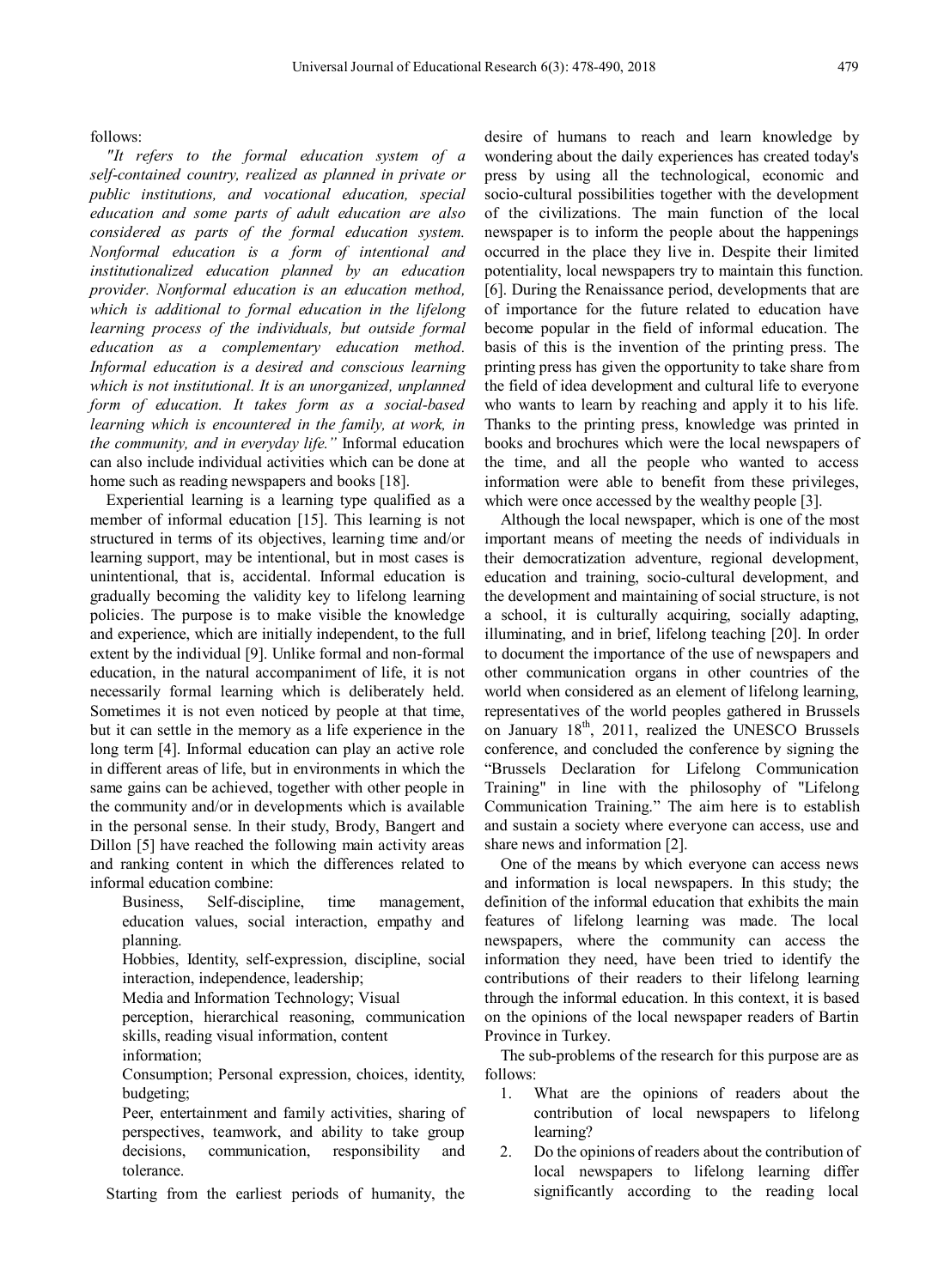newspapers (local newspaper reading frequency, newspaper reading duration)?

# **2. Method**

#### **2.1. Research Model**

In the search it is tried to assess the contribution of local newspapers to lifelong learning according to the opinions of readers, and the converging parallel pattern was used among the mixed research methods. The mixed method research is a type of research in which combines the components of qualitative and quantitative research approaches (e.g., qualitative and quantitative perspectives, data collection, use of analysis and inference techniques) for the breadth and depth of understanding and validation. [10]. The aim of using mixed research pattern in the research is both to put forward the views of readers on local newspapers in general and to examine the readers' views on the subject in a more detailed and in-depth manner. The quantitative research phase of the study was used, which is research approaches that aim to describe a situation, which existed in the past or still exists, as it existed or still exists. The event, individual or object subject to the research is tried to be defined in its own conditions and as it is [11]. And in the qualitative research phase of the research, the phenomenological pattern was used. For studies that aim to investigate the phenomena, which are not unfamiliar to us but that we cannot fully comprehend, phenomenological pattern is an appropriate study pattern [21].

**Participants** The local newspaper readers in Turkey's Bartın Province are the universe of the study. However, it is difficult to determine all the newspaper readers and to reach them as well. Because of these difficulties, in determining the local newspaper readers, it was decided to collect data on institutions and organizations where the daily local newspapers were distributed regularly in 2016. It was attempted to determine both the accessible universe related to the readers of the research and the sample by applying the method of first determining these institutions and organizations and then determining the readers in the relevant institutions and organizations. The data belonging to the institutions and organizations making regular distribution of local newspapers were obtained by the researcher through collaboration with local newspapers, institutions and organizations. 811 local newspapers readers in these institutions and organizations were identified as the accessible universe of the research.

As some public institutions did not allow the data collection tools to be implemented in the research, these institutions were left out of the sample while determining the sample for readers for the research. It was decided to use a random sampling method in determining the sample for local newspaper readers related to the quantitative dimension of the research. It is useful to determine

randomly when selecting similar objects that have similar distributions and variations with the same reasons in the universe that have equal variations [12]. The difficulty of reaching local newspaper readers and the fact that some public institutions did not allow research were the main reason for the selection of the random sample method in the determination of the sample for the readers of the research. 431 adults working in institutions and organizations under the sample, in which the local daily newspapers in Bartın Province were distributed, constituted the sample of the research. Distribution of the participants, who constitute the sample, according to their demographic characteristics is as follows:

**Table 1.** Demographic information of participants

|                            |                                              | f   | $\frac{0}{0}$ |
|----------------------------|----------------------------------------------|-----|---------------|
| Gender                     | Female                                       | 165 | 36,3          |
|                            | Male                                         | 288 | 63,4          |
|                            | 18-27                                        | 47  | 10,4          |
|                            | 28-37                                        | 183 | 40,3          |
| Age                        | 38-47                                        | 180 | 39,6          |
|                            | 48-57                                        | 40  | 8,8           |
|                            | 58 and above                                 | 4   | 0.9           |
|                            | Primary education                            | 17  | 3,7           |
|                            | High school                                  | 62  | 13,7          |
| Education<br><b>Status</b> | Associate Degree                             | 113 | 24.9          |
|                            | Graduate                                     | 224 | 49,3          |
|                            | Postgraduate                                 | 38  | 8,4           |
| Title                      | Civil Servant                                | 412 | 90,7          |
|                            | Worker                                       | 42  | 9,3           |
|                            | Governorate and Affiliated Institutions      | 124 | 27,3          |
| Institution<br>Worked      | University                                   |     | 17,8          |
|                            | Provincial Security Directorate              | 84  | 18,5          |
|                            | Municipality                                 | 44  | 9.7           |
|                            | Provincial Health Directorate                | 66  | 14,5          |
|                            | Provincial Directorate of National Education | 55  | 12,1          |

In the qualitative dimension of the study, the criterion sampling method was used among the purposeful sampling methods in determining the readers to be interviewed. In order to resolve the research hypothesis, the researchers enter a sampling process, which includes the requirements such as determining the region, or location where the work will be done, and the number of participants to provide data [10]. Purposeful sampling methods are useful in exploring and explaining events and phenomena by studying them in depth in different situations. The basic concept of the criterion sampling method included in this method is to study all the cases belonging to a predetermined range of criteria by including them in the research. Here, the criterion concept or the criterion itself may be created by the researcher or a pre-prepared criteria list may be used [21]. In determining the readers to be interviewed; the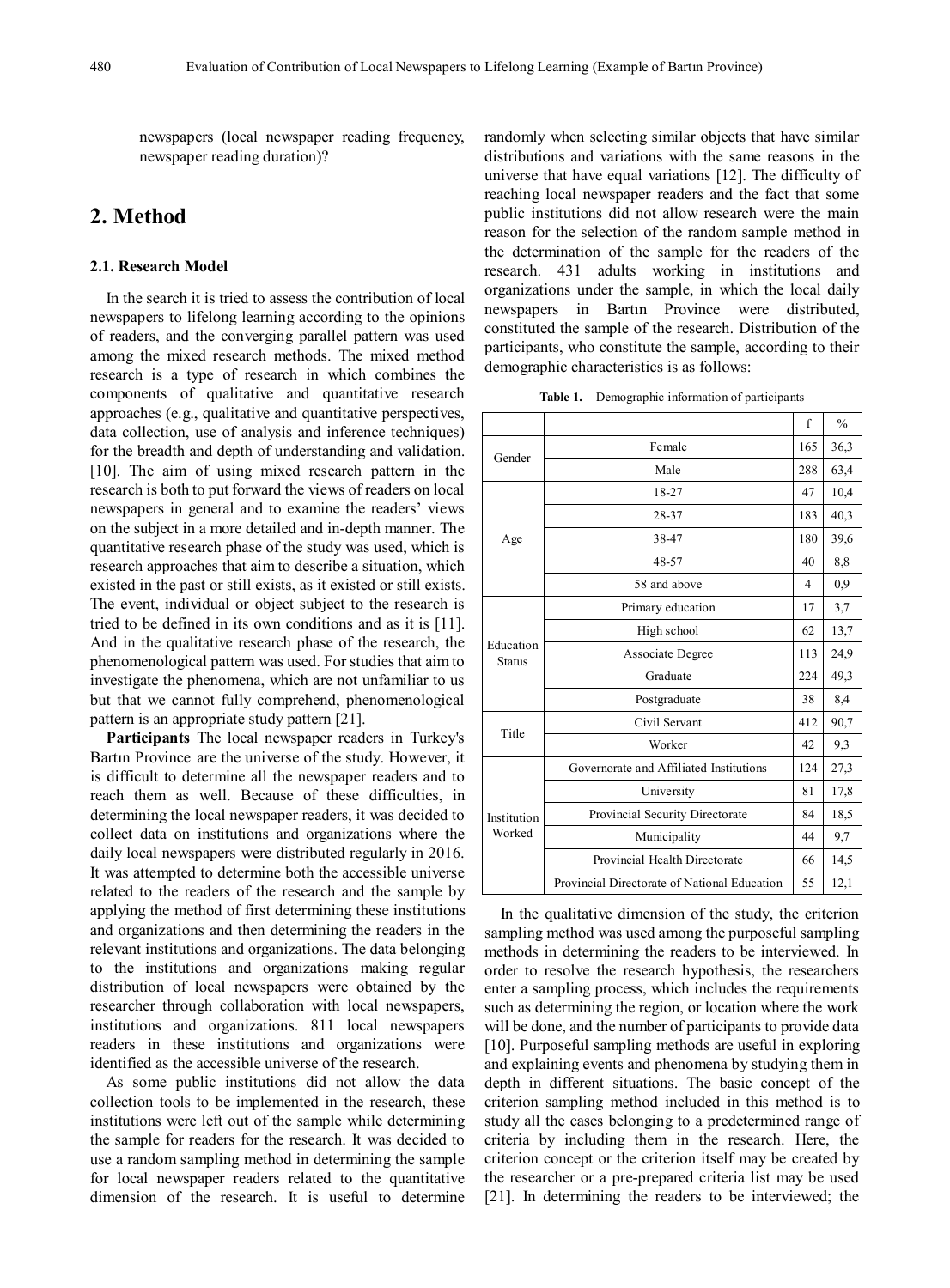criteria of being volunteer, reading the local newspaper, and employed in a public institution were used. In this context, a total of 42 people, with 18 females and 24 males working in public institutions and organizations in Bartın Province in Turkey were identified. Participants consisted of 5 females and 11 males from the Governorate and affiliated units; 2 females and 4 males from the Provincial Health Directorate; 3 females and 2 males from Provincial Security Directorate; 3 females and 2 males from Bartın University; 3 females and 2 males from the Provincial Directorate of National Education; and 2 females and 3 males from the Municipality.

#### **2.2. Data Collection Tools**

In the research, a questionnaire was prepared by the researchers for the contribution of local newspapers to lifelong learning for the purposes of the research. The questionnaire is defined as a means of gathering research and data from a series of questions in order to describe and design people's behavior and attitudes, beliefs, and the different conditions in life [7]. During the preparation of the questionnaire; literature scanning was performed, news on lifelong learning in daily local newspapers published in Bartın province were identified, six experts from the disciplines of lifelong learning and educational sciences related to the topic were interviewed, and a face to face study was held with these experts during the development stage of the questionnaire. The questionnaire constituted of three parts. In the first section, five questions related to the personal information about the participants (gender, age, education status, title and institution worked); in the second section, two questions to determine the local newspaper reading status of the participants (local newspaper reading frequency, newspaper reading duration); and in the third section, 41 items to determine the contribution of local newspapers to lifelong learning in terms of the participants were used, and ratings were given with a 5-point Likert scale. The survey, prepared together with the experts, was given the final form and the preliminary application was made to 78 persons from Bartın tradesmen of the subscribers of the five local newspapers published in the province of Bartın, who were not included in the sample. As a result of the preliminary application, the clarity of the questions and the items were tested, the results were re-presented to the opinion of the experts, and the reliability analysis was done. As a result of the analysis, Cronbach's Alfa Reliability Coefficient was 0.933. This value indicates that the reliability of the survey is high. As a result of all these expert opinions and analyzes, the questionnaire was given its final form. There were 30 articles on the questionnaire that was ready for actual application, and it was decided to use the triple Likert (I do not Agree, I Agree, I Partially Agree) in determining the opinions of the participants on the advice of the experts. The prepared questionnaire was applied in August 2016 with permission from the institutions covered by the sample.

A semi-structured interview form was prepared by the researcher to identify the readers' opinions on the contribution of local newspapers to lifelong learning. There are seven questions on the form prepared by obtaining expert opinion. The data were collected by individual interview technique. 42 interviewees were informed about the research topic and in-depth (drilling) questions were asked when necessary to better understand the questions when needed. The interviews were recorded with voice recorder device, and for participants who did not allow voice recording, theirs were done in writing. All participants were informed that their institution and identity information would be kept confidential. Each interview lasted an average of 30 minutes.

#### **2.3. Data Analysis**

Descriptive statistics were used in the analysis of the quantitative data collected by the questionnaire and SPSS 22.0 software was used for the analysis. Kolmogorov-Smirnov test was performed to determine whether the data were normally distributed and non-parametric tests were applied because the data were not normally distributed. The data with more than two variables were tested with the non-parametric Kruskal Wallis test, and Bonferroni correction was applied to determine among which groups the difference occurred. All the results obtained are presented in tables under the heading of findings.

The data obtained from the interviews in the study were analyzed by content analysis method. According to Yıldırım and Şimşek [21], the aim of content analysis is "to reach the concepts and relations that can explain the collected data." The content analysis of the data consists of the phases of writing the interview data, coding the data, finding the themes, and interpreting the findings. As a result of the interview made with 42 participants by the researcher, sound recordings/written documents were resolved. In the texts obtained, words and phrases were defined, the meanings which may be implicit in them were examined in depth, and it was tried to describe the expressions. A list of encodings was created taking into account all the answers given by the participants for each interview question on the contribution of local newspapers to lifelong learning. The themes were determined taking into account the differences and similarities of the answers and their relationship with each other. In order to provide a high level of validity of the research, all examined texts were analyzed. In addition, direct quotations were made from the replies of participants (K1, K2 ...).

#### **3. Findings**

#### **3.1. Findings Related to the First Subproblem**

Analyzes for the first subproblem of "What are the opinions of readers about the contribution of local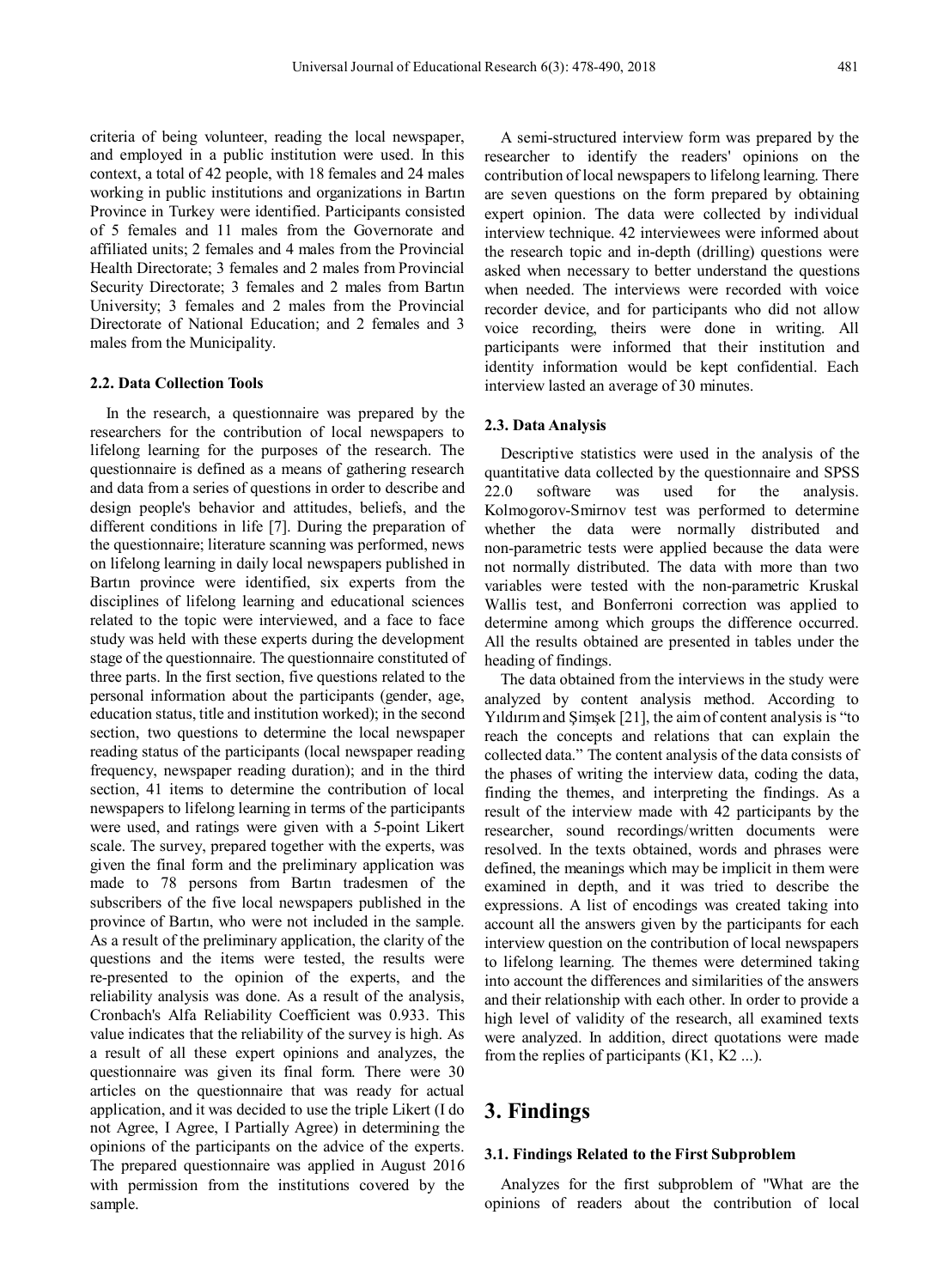newspapers to lifelong learning?" were presented in order.

The results related to the answers given by the participants to the question "Why do you read local newspapers? Please explain," are shown in Table 2 according to the themes.

**Table 2.** The distribution of the responses given to the question "Why do you read local newspapers? Please explain" according to the themes

| <b>Theme</b>          | Frequency | <b>Descriptions related to Coding</b>             |
|-----------------------|-----------|---------------------------------------------------|
|                       | 35        | To get information about our region and our city. |
| Why do you            | 9         | To follow news about the institution I work for.  |
| read local            |           | To get information in general terms.              |
| newspapers?<br>Please |           | As it is my habit to read.                        |
| explain               |           | To be aware of cultural and social activities.    |
|                       |           | To spend time.                                    |

In Table 2, the participants were asked the question "Why do you read local newspapers? Please explain" and 35 participants described the reasons for reading local newspapers as "to get information about our region and our city". In addition, as all of the participants were working in a public institution, their second answer was "to follow news about the institution I work for". 7 participants said "I read in order to get information in general terms". In addition to the above reasons, some participants gave their answers as "it is my habit to read, to be aware of cultural and social activities, and to spend time". The following statements are examples of responses given by the participants to this question:

- "I read to follow the news, changes and developments in our province." **(K13)**

-"Since it is possible to get information about my city and to learn the information and news we cannot hear from the people we communicate with." **(K35)**

- "I read to be aware of the city I live in. I think if we live here we should be aware of what's going on,

because we do not find everything going on here in national newspapers." **(K41)**

The results of the responses to the question "How many local newspapers do you read per day?" asked to the participants are shown in Table 3 according to the themes.

**Table 3.** The distribution of the responses given to the question "How many local newspapers do you read per day?" according to the themes

| Theme             | Frequency | <b>Descriptions related to Coding</b> |
|-------------------|-----------|---------------------------------------|
|                   | 15        | I read 1 local newspaper.             |
| How many local    | 13        | I read 2 local newspapers.            |
| newspapers do you |           | I read 5 local newspapers.            |
| read per day?     |           | I read 3 local newspapers.            |
|                   |           | I read 4 local newspapers.            |

In Table 3, participants were asked "How many local newspapers do you read per day?" to which 15 participants responded as once a day, 13 participants 2 times a day, while the number of participants who read all of the 5 local newspapers published in Bartın province was 9. 4 participants read 3 local newspapers a day, 1 person read 4 local newspapers a day, and it is understood that all of the participants surely read local newspapers even if at least once a day. The following statements are examples of responses given by the participants to this question:

- -"I usually follow two of them."**(K41)**
- -"I am fortunate enough to read at least three local
- newspapers per day for my work."**(K40)**
- -"I surely read a local newspaper."**(K28)**
- -"I read 4 local newspapers."**(K27)**
- -"I read all of the 5 newspapers."**(K18)**

The results related to the responses given to the question "Do you think that local newspapers provide continuity of a knowledgeable community open to learning?" asked to the participants are shown in Table 4 according to the themes.

**Table 4.** The distribution of the responses given to the question "Do you think that local newspapers provide continuity of a knowledgeable community open to learning? Can you give examples?" according to the themes

| <b>Theme</b>                                                                                                 | <b>Frequency</b> | <b>Responses</b>       | Frequency      | <b>Descriptions related to Coding</b>       |
|--------------------------------------------------------------------------------------------------------------|------------------|------------------------|----------------|---------------------------------------------|
|                                                                                                              |                  | Yes, I think so.       | 11             | Environment and nature news                 |
|                                                                                                              |                  |                        | 9              | News about the history of Bartin            |
|                                                                                                              |                  |                        | $\overline{7}$ | Health news                                 |
|                                                                                                              | 22               |                        | $\tau$         | Educational news                            |
| Do you think that local                                                                                      |                  |                        | 6              | Socio-cultural news                         |
| newspapers provide continuity<br>of a knowledgeable<br>community open to learning?<br>Can you give examples? |                  |                        | $\overline{2}$ | Labor and employment news                   |
|                                                                                                              |                  |                        | $\overline{2}$ | Plan-project news related to the Province   |
|                                                                                                              | 11               | No, I do not think so. | 3              | The advertising anxiety of newspapers       |
|                                                                                                              |                  |                        | $\mathfrak{D}$ | The inadequacy of the content of newspapers |
|                                                                                                              |                  |                        |                | The ignorance of the makers of news         |
|                                                                                                              |                  |                        |                | The majority of political news              |
|                                                                                                              | 9                | I partially think so.  |                |                                             |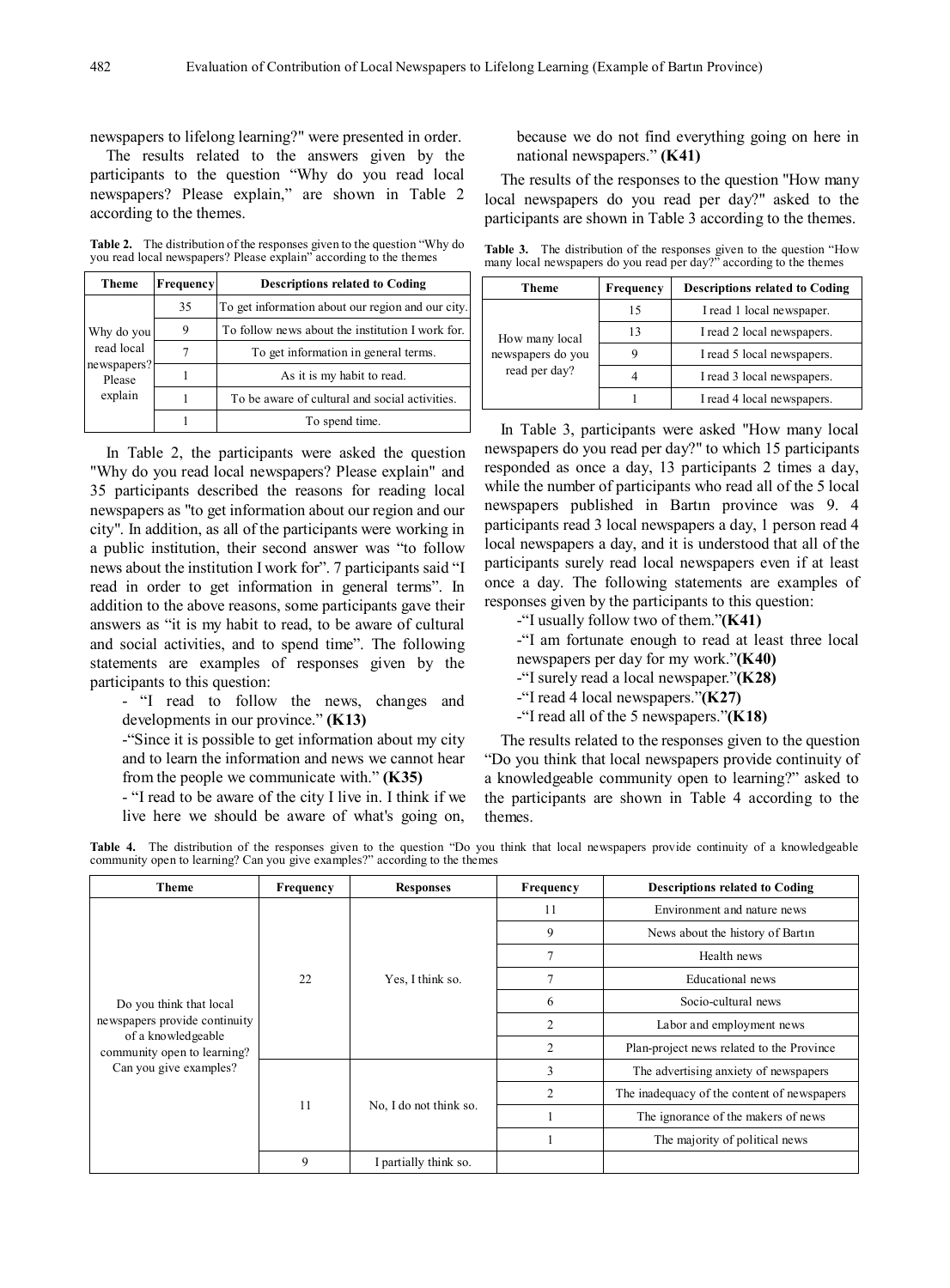In Table 4, the participants were asked the question "Do you think that local newspapers provide continuity of a knowledgeable community open to learning? Can you give examples?" and while 22 participants said "Yes, I think so," 11 participants gave environment and nature news, 9 participants news about the history of Bartın, 7 participants health news, again 7 participants educational news, 6 participants socio-cultural news, 2 participants labor and employment news, and 2 participants plan-project news related to the Province as an example. 11 participants said "No, I do not think so." And as reasons for not thinking so, 3 participants told the advertising anxiety of newspapers, 2 participants the inadequacy of the content of newspapers, 1 participant the ignorance of the makers of news, and 1 participant the majority of political news. Generally, it can be seen that the opinion that local newspapers provide continuity of a knowledgeable community open to learning is accepted. The following statements are examples of responses given by the participants to this question:

-"I think it's important. I think that society is constantly informed as the public, social, cultural, educational and health related activities in our province are published. I follow the information about construction of nuclear power plant and HEPP and I am informed."**(K1)**

-"I think so. Especially, the news about the history of Bartın draws my attention. They also show the young generation the development process of Bartın."**(K27)** -"I certainly think so, because there are events to be held in the province on local newspapers. We are aware of cultural activities. They also feature descriptive texts about the natural beauty of our region. We have a lot of information about the city we live in, especially based on past years."**(K41)**

-"I think so. We can at least have knowledge of current news. If our people know something wrong, they can be informed with the right information. For example, thanks to the right news about seasonal vaccinations, our people are now vaccinated."**(K8)**

-"I certainly think so. What matters most is that they give reading habits and contribute to society's continued readership. They provide a socio-cultural development. For example, they regularly inform about book fairs, authors, exhibitions."**(K38)**

The results of the responses to the question "Which of the news in local newspapers attract your interest most?" asked to the participants are presented in Table 5 according to the themes.

In Table 5, the participants were asked the question "Which of the news in local newspapers attract your interest most?" 19 participants answered this question as "investment, plan-project news about the city interest me mostly," 10 participants as "socio-cultural news," 9 participants as "environmental news," 8 participants as "news on public order-court cases," 7 participants as "health news," 6 participants as "educational news," 5

participants as "columns," 1 participant as "labor market and employment news," and 1 participant as "A certain topic does not interest me."

**Table 5.** The distribution of the responses given to the question "Which of the news in local newspapers attract your interest most?" according to the themes

| Theme                      | Frequency | <b>Descriptions related to Coding</b>        |  |  |
|----------------------------|-----------|----------------------------------------------|--|--|
|                            | 19        | Investment, plan-project news about the city |  |  |
|                            | 10        | Socio-cultural news                          |  |  |
| Which of the               | 9         | Environmental news                           |  |  |
| news in local              | 8         | News on public order-court cases             |  |  |
| newspapers<br>attract your | 7         | Health news                                  |  |  |
| interest                   | 6         | Educational news                             |  |  |
| most?                      | 5         | Columns                                      |  |  |
|                            | 1         | Labor market and employment news             |  |  |
|                            |           | A certain topic does not interest me         |  |  |

The results of the participants' responses to the question "Why?" are shown in Table 6 according to the themes.

**Table 6.** The distribution of the responses given to the question "Which of the news in the local newspapers interest you most? Why?" according to the themes

| <b>Theme</b> | Frequency | <b>Descriptions related to Coding</b>                                             |  |  |  |
|--------------|-----------|-----------------------------------------------------------------------------------|--|--|--|
|              | 12        | Plans and projects are important for a city's<br>future.                          |  |  |  |
|              | 10        | Socio-cultural, educational news are important<br>for the development of society. |  |  |  |
|              | 6         | To be informed about what is going on where I<br>live.                            |  |  |  |
|              | 3         | To learn about different human experiences in<br>the columns.                     |  |  |  |
| Why?         | 3         | The security of the city I live in is very important.                             |  |  |  |
|              | 2         | I live in this city and environmental news are.<br>important.                     |  |  |  |
|              | 2         | To gain experience after the events I am<br>informed about.                       |  |  |  |
|              | 2         | For my personal development, family and circle.                                   |  |  |  |
|              | 1         | Employment news are important for the<br>elimination of unemployment in my city.  |  |  |  |

In Table 6, the participants were asked the question "Which of the news in the local newspapers interest you most? Why?" While 12 participants answered this question as "Plans and projects are important for a city's future" with the most frequency, 10 participants answered as "Socio-cultural, educational news are important for the development of society." 6 participants answered as "to be informed about what is going on where I live," 3 participants as "to learn about different human experiences in the columns," again 3 participants as "the security of the city I live in is very important," 2 participants as "I live in this city and environmental news are important," 2 participants as "to gain experience after the events I am informed about," 2 participants as "for my personal development, family and circle," and 1 participant as "Employment news are important for the elimination of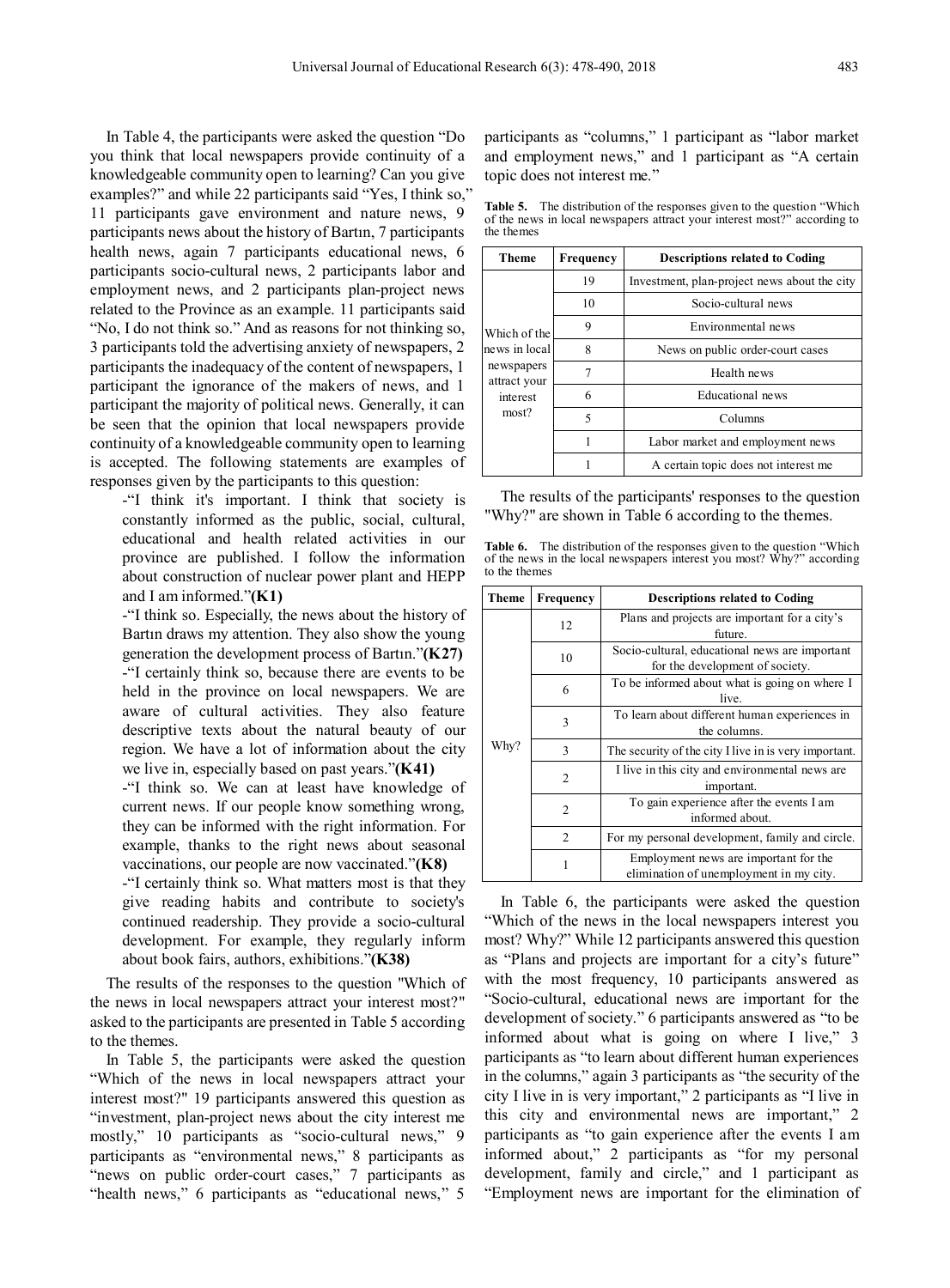unemployment in my city." The following statements are examples of responses given by the participants to this question:

-"All the news contributing to the development of our province attracts my attention. Investment news in particular because every investment made in Bartın avoids immigration and ensures the development of our province."**(K33)**

-"Institutional activities and health news are the most noticeable news for me. For example, the activities of the municipality attract my attention because the physical development of the city is also important."**(K31)**

-"They do not attract my attention much because you can see the same news over a few days."**(K29)**

-"Socio-cultural and health news attract my attention in terms of personal development, and investment and project news in general."**(K14)** 

-"Rather investment, employment and labor news attract my attention. I think the reason for this is that they contribute to the development of my city."**(K13)**

The results of the responses to the question "Do you find the health, education, socio-cultural, environmental, labor market and employment news given in local newspapers sufficiently educating and informative?" asked to the participants are shown in Table 7 according to the themes.

**Table 7.** The distribution of the responses given to the question "Do you find the health, education, socio-cultural, environmental, labor market and employment news given in local newspapers sufficiently educating and informative?" according to the themes

| Theme                                                                                                                               | Frequency | <b>Descriptions related</b><br>to Coding |
|-------------------------------------------------------------------------------------------------------------------------------------|-----------|------------------------------------------|
| Do you find the health,<br>education,                                                                                               | 17        | I find them partially<br>sufficient.     |
| socio-cultural.                                                                                                                     | 13        | I find them sufficient.                  |
| environmental, labor<br>market and<br>employment news<br>given in local<br>newspapers<br>sufficiently educating<br>and informative? | 12        | I do not find them<br>sufficient.        |

In Table 7, 17 participants found the news in local newspapers "partly sufficient," while 13 participants answered as "I find them sufficient," and 12 participants as "I do not find them sufficient." It is understood that the total number of those who found them partly sufficient is more than that of those who did not find them sufficient.

The results of the responses to the question "If you find them sufficient, what do they give you?" asked to the participants as the continuation of the same question are shown in Table 8 according to the themes.

In Table 8, the question "If you find them sufficient, what do they give you?" was asked to the participants, and 9 participants said "My circle and family gain from the news related to health," again 9 participants said "I get personal gain when I learn things that I do not know," 8

participants said "It contributes to the development of the city and people together," 5 participants said "Educational news provide personal gain," and 5 participants said "Labor-employment news provide gain to the unemployed people around me." 4 participants answered the question as "Socio-cultural news contributes to my socialization," and 2 participants as "Knowing everything that happens in my city provides me gain." The following statements are examples of responses given by the participants to this question:

-"The news on these topics is usually enough. I do not see any lack of information. It can be a sign of the city's development. Of course we can also see requests for the city. We have the chance to evaluate the education, socio-cultural and health news. For example, a women's day conference was written descriptively for those who could not attend the conference, and many citizens could read."**(K5)**

-"I follow the health, education, socio-cultural, environment, labor market and employment news. Education contributes individually. I follow the labor market to help my unemployed friends who need a job."**(K7)**

-"I find all the correct news about all the news to be educating and informative."**(K10)**

-"I do not find them sufficient. I have not seen much that comprehensive articles were written in this matter. They give the news superficially, but there is no continuation. There is some in some topics such as health and employment, but not much in educational, socio-cultural and environmental topics. For example, I had read news about the ways to protect from flu in health topic, and I had applied it."**(K11)**

**Table 8.** The distribution of the responses given to the question "If you find them sufficient, what do they give you?" according to the themes

| Theme                                   | Frequency                     | Descriptions related to<br>Coding                                                |  |  |
|-----------------------------------------|-------------------------------|----------------------------------------------------------------------------------|--|--|
|                                         | 9                             | My circle and family gain<br>from the news related to<br>health.                 |  |  |
|                                         | 9                             | I get personal gain when I<br>learn things that I do not<br>know.                |  |  |
|                                         | 8                             | It contributes to the<br>development of the city and<br>people together.         |  |  |
| If you find them<br>sufficient, what do | $\overline{\phantom{0}}$<br>5 | Educational news provides<br>personal gain.                                      |  |  |
| they give you?                          |                               | Labor-employment news<br>provides gain to the<br>unemployed people around<br>me. |  |  |
|                                         | 4                             | Socio-cultural news<br>contributes to my<br>socialization.                       |  |  |
|                                         | $\overline{c}$                | Knowing everything that<br>happens in my city provides<br>me gain.               |  |  |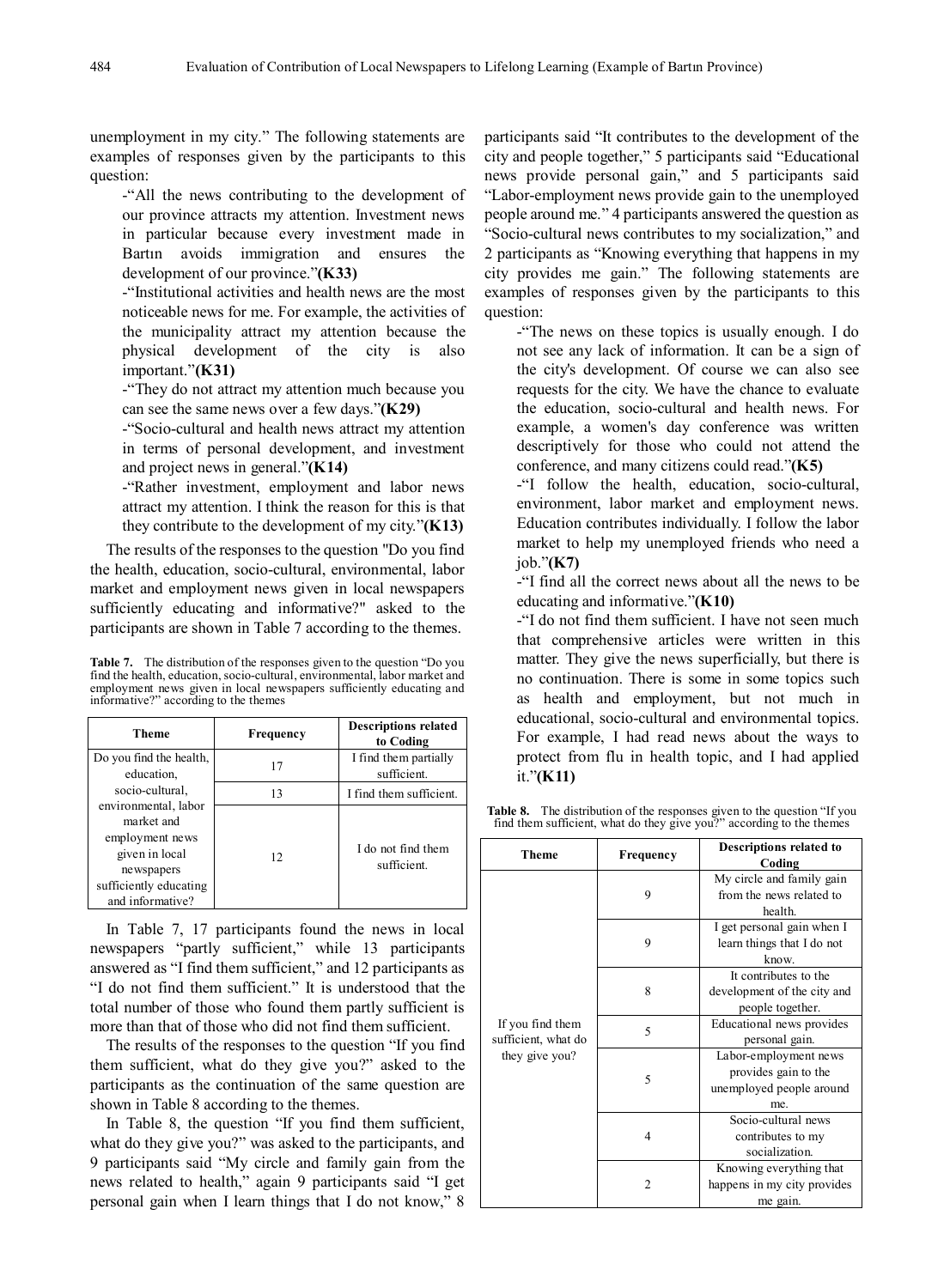The results of the responses to the question, "Do you prefer local newspapers to receive health, education, socio-cultural, environmental, labor market and employment news in your area? Why?" asked to the participants, are shown in Table 9 according to the themes.

In Table 9, the participants were asked the question "Do you prefer local newspapers to receive health, education, socio-cultural, environmental, labor market and employment news in your area? Why?" and 25 participants denoted that they preferred local newspapers while 14 participants denoted that they partly preferred and 3 participants said that they did not prefer. Although a part of the participants partly prefer, it is understood that a majority of them prefer local newspapers to receive health, education, socio-cultural, environmental, labor market and employment news. Again, when their reasons for preference were asked, 22 participants answered as "I can receive all kinds of news related to where I live," while 11 participants answered as "National newspapers do not give news about my city," 6 participants as "I learn the news about the advancement and development of the city," and 6

participants as "I find them easily accessible everywhere and on time." And 2 participants said "They are important for my personal development." The following statements are examples of responses given by the participants to both of these questions:

-"I prefer to learn all about Bartın from my local newspaper. All in all, national newspapers cannot provide what has happened locally. I also have access to local newspapers in many places I go to, such as cafes, pastry shops."**(K2)**

-"Yes I do. Because, in general, such news are rare in the national press, and not detailed. But the local newspapers have more detailed information."**(K5)**

-"Yes I prefer. For example, how is the region affected in development? I prefer the local newspapers in matters such as population status, unemployment and employment status, and educating and non-political columns."**(K10)**

-"No, I do not prefer. Because I do not think they are sufficient. There should be more. But I happen to be informed by chance when I read them."**(K32)**

**Table 9.** The distribution of the responses given to the question "Do you prefer local newspapers to receive health, education, socio-cultural, environmental, labor market and employment news in your area? Why?" according to the themes

| <b>Theme</b>                                                                                                                                                 | Frequency    | <b>Responses</b> | Frequency | <b>Descriptions related to Coding</b>                                 |
|--------------------------------------------------------------------------------------------------------------------------------------------------------------|--------------|------------------|-----------|-----------------------------------------------------------------------|
| Do you prefer local<br>newspapers to receive<br>health, education,<br>socio-cultural,<br>environmental, labor<br>market and employment<br>news in your area? |              |                  | 22        | I can receive all kinds of news related to where<br>I live            |
|                                                                                                                                                              | 25<br>14     | Yes, I do.       | 11        | National newspapers do not give news about<br>my city                 |
|                                                                                                                                                              |              |                  | 6         | I learn the news about the advancement and<br>development of the city |
|                                                                                                                                                              |              |                  | 6         | I find them easily accessible everywhere and<br>on time               |
|                                                                                                                                                              |              | I partially do.  |           | They are important for my personal<br>development                     |
|                                                                                                                                                              | $\mathbf{3}$ | No. I do not.    |           |                                                                       |

The results of the responses to the question "What kind of educational information in local newspapers do you think gives you a lifelong learning experience? Also, what are their contributions to your learning process in life? Please explain," asked to the participants are shown in Table 10 according to the themes.

Table 10. The distribution of the responses given to the question "What kind of educational information in local newspapers do you think gives you a lifelong learning experience? Also, what are their contributions to your

| <b>Theme</b>                                                                                                                                                                                                              | Frequency | <b>Responses</b>                         | Frequency | <b>Descriptions related to Coding</b>                                                                               |
|---------------------------------------------------------------------------------------------------------------------------------------------------------------------------------------------------------------------------|-----------|------------------------------------------|-----------|---------------------------------------------------------------------------------------------------------------------|
|                                                                                                                                                                                                                           | 28        | I think they provide<br>gain.            | 21        | Every informing and educating news I read<br>can give lifelong experience.                                          |
|                                                                                                                                                                                                                           |           |                                          | 17        | The news I read contributes to my life by<br>teaching me what I do not know.                                        |
| What kind of educational<br>information in local<br>newspapers do you think<br>gives you a lifelong learning<br>experience? Also, what are<br>their contributions to your<br>learning process in life?<br>Please explain. |           |                                          | 5         | There is the function of contribution to<br>people's lifelong learning inherent in the local<br>newspapers' nature. |
|                                                                                                                                                                                                                           | 9         | I think they provide<br>partial gain.    |           | Local newspapers provide polyphonic<br>learning.                                                                    |
|                                                                                                                                                                                                                           |           |                                          |           | Critical news help us to develop ourselves by<br>demonstrating our deficiencies.                                    |
|                                                                                                                                                                                                                           |           | I do not think that they<br>provide gain |           | I find local newspapers insufficient and<br>superficial.                                                            |
|                                                                                                                                                                                                                           |           |                                          |           | The pages of local newspapers are rather full<br>of advertisements.                                                 |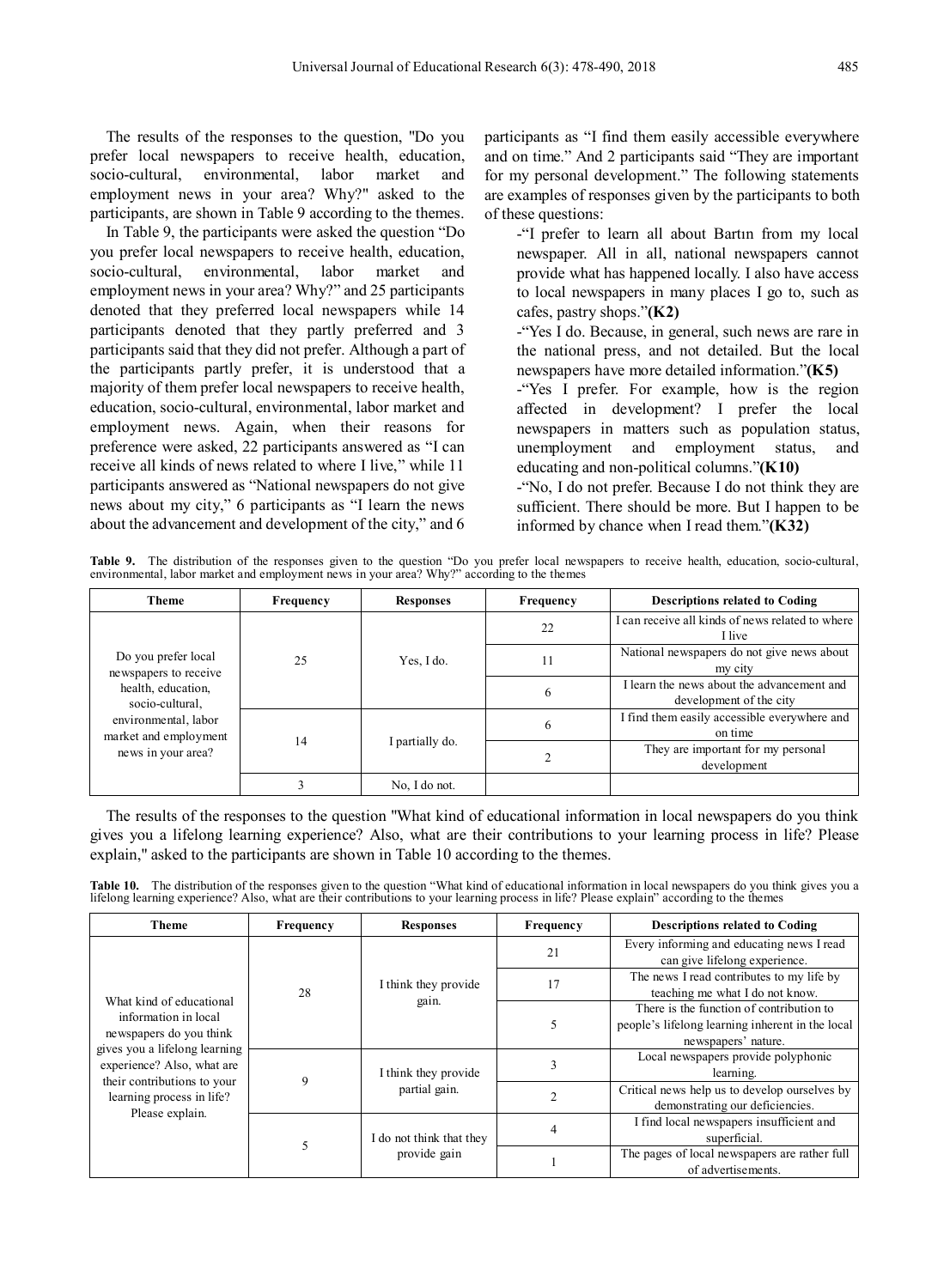In Table 10, the participants were asked the question "What kind of educational information in local newspapers do you think gives you a lifelong learning experience?" and 28 participants denoted that they gave lifelong learning experience to them. While 9 participants thought that they gave partial experience, 5 participants told that they gave no lifelong learning experience. And as a response to the question "Also, what are their contributions to your learning process in life? Please explain," 21 participants said "Every informing and educating news I read can give lifelong experience," with the highest frequency number. With the second highest frequency number, 17 participants denoted that "The news I read contributes to my life by teaching me what I do not know." 5 participants said "There is the function of contribution to people's lifelong learning inherent in the local newspapers' nature," 3 participants said "Local newspapers provide polyphonic learning," and 2 participants said "Critical news help us to develop ourselves by demonstrating our deficiencies." 4 participants, who did not think that they provided lifelong learning experience, answered this question as "I find local newspapers insufficient and superficial," and 1 participant said "The pages of local newspapers are rather full of advertisements." The following statements are examples of responses given by the participants to both of these questions:

-"The media needs to provide health, education, employment, socio-cultural information and news for the lifelong learning community somewhere in local newspapers. The learners have no age and human experiences should be written so that people learn. As a careful reader, I think local newspapers contribute to my learning process."**(K3)**

-"Yes, I think they give a lifelong experience with certain news. I find articles about Bartın's history and news about Bartın's discoveries educating, informative and contributing."**(K6)**

-"Every news that I believe to be beneficial to health, education, the environment and all other topics gives lifelong learning experience. In life, I can apply to my own life. For example, I have been aware of this issue and have been more careful since I read about the current in the sea."**(K38)**

-"I can say that the contribution of local newspapers in Bartın province to my learning process is limited. Very little educational news. Of course, they also contribute, but not enough."**(K33)** 

The results of the responses to the question "Do you share the information and news you learn from local newspapers with your family and friends? What news do you share the most? Explain it by example," asked to the participants are shown in Table 11 according to the themes.

| Theme                                                                                                                                               | Frequency | <b>Descriptions related to Coding</b> | Frequency | <b>Descriptions related to Coding</b>                         |
|-----------------------------------------------------------------------------------------------------------------------------------------------------|-----------|---------------------------------------|-----------|---------------------------------------------------------------|
|                                                                                                                                                     |           | I always share.                       | 20        | I share health news.                                          |
|                                                                                                                                                     |           |                                       | 16        | I share educational news.                                     |
|                                                                                                                                                     | 36        |                                       | 15        | I share socio-cultural news.                                  |
| Do you share the<br>information and news you<br>learn from local newspapers<br>with your family and<br>friends? What news do you<br>share the most? |           |                                       | 9         | I share labor and employment<br>news.                         |
|                                                                                                                                                     |           |                                       | 9         | I share investment and<br>plan-project news.                  |
|                                                                                                                                                     | 5         | I partially share                     |           | I share environmental news.                                   |
|                                                                                                                                                     |           |                                       | 4         | I share all news.                                             |
|                                                                                                                                                     |           |                                       | 3         | I share the news related to<br>interesting human experiences. |
|                                                                                                                                                     |           | I never share                         |           | I do not find them credible and<br>reliable.                  |

Table 11. The distribution of the responses given to the question "Do you share the information and news you learn from local newspapers with your family and friends? What news do you share the most?" according to the themes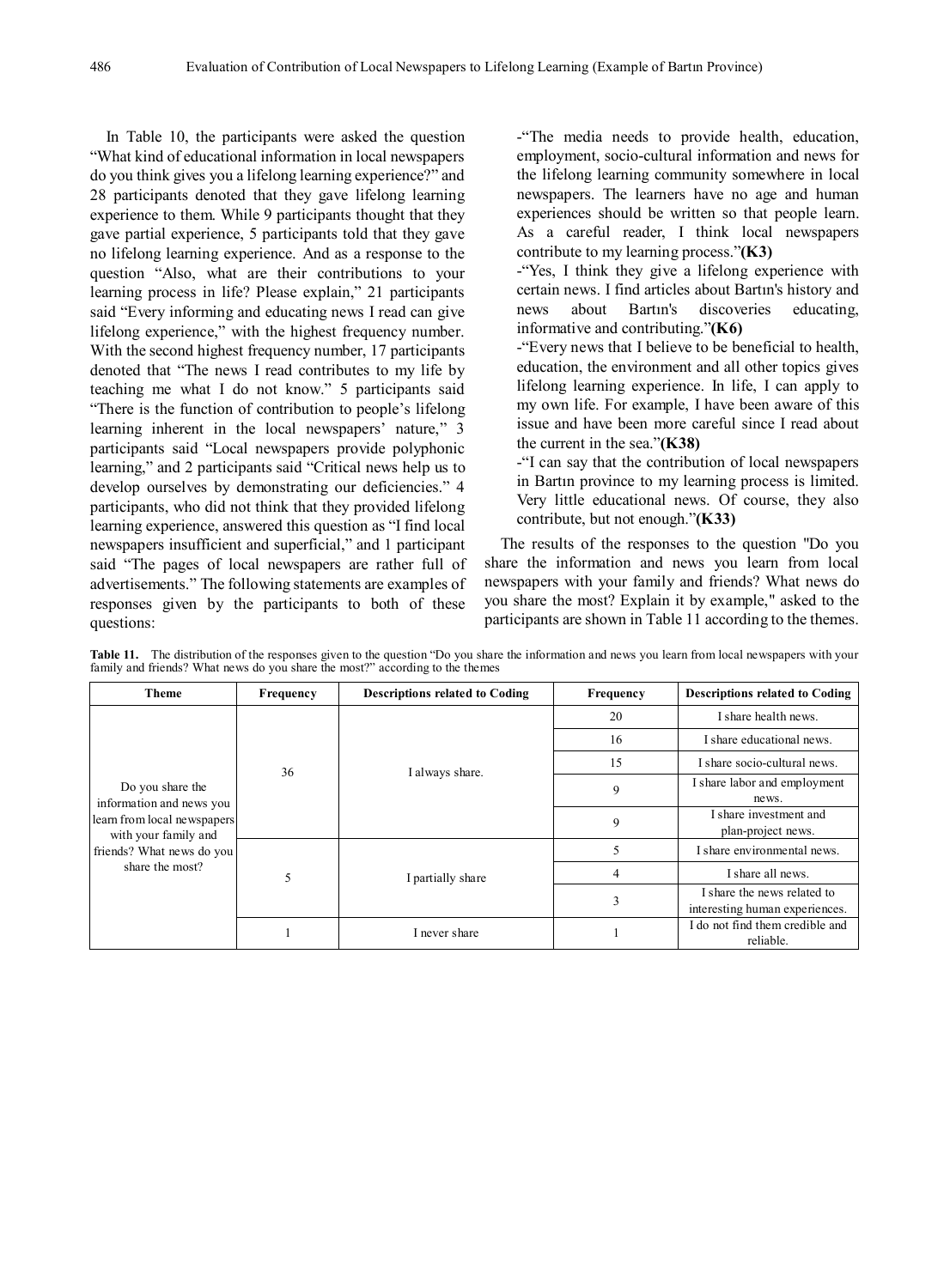In Table 11, the participants were asked the question "Do you share the information and news you learn from local newspapers with your family and friends?" and 36 participants denoted that they shared this information with their close circle. While 5 participants thought they shared partially, 1 participant told that he did not share anything. And as a response to another question "What news do you share the most? Explain it by example," 20 participants said "I share health news" with the highest frequency number. With the second highest frequency number, 16 participants said "I share educational news." 15 participants said "I share socio-cultural news," 9 participants said "I share labor and employment news," and 9 participants said "I share investment and plan-project news". The following statements are examples of responses given by the participants to both of these questions:

-"I read local newspapers and take them home and share them with my family. I share mostly corporate, health and environmental news. For example, with the information I got about the flu vaccine that we needed in the winter season, we had flu vaccination with all my family, and benefitted from it."**(K5)**

-"Since all the valuable information I learn from the local newspapers enter in my house, I certainly share it with my family and friends. For example, I especially share the labor market and employment news with my friends who want to have a job.

Therefore, I think that I contribute to the evaluations of my unemployed friends with high education levels to prevent their migration from the city if their criteria fit."**(K7)**

-"Yes, I share. Usually, I share news about events, activities the municipality will hold, plans, and projects. For example, when a theatre group arrives in our Province, I inform my family, and we go and watch them."**(K8)**

-"I share them. I share health and education news that can be shared. For example, I read a news about the children's anxiety related to exam, and shared it with both my wife and my soon-to-be-tested child."**(K21)** -"Yes, I definitely share. I share health, education, socio-cultural news rather with my family, and news about my institution with my friends. For example, I had read that a new private education institution that offered English courses was active. I attended that course myself for some time."**(K32)**

#### **3.2. Findings Related to the Second Research Problem**

The Kruskal Wallis test was conducted to determine whether the opinions of readers about the contribution of local newspapers to lifelong learning differed significantly according to the frequency of reading local newspapers and the results are shown in Table 12.

**Table 12.** Kruskal Wallis test results of the opinions of readers about the contribution of local newspapers to lifelong learning by the frequency of reading local newspapers

| <b>Reading frequency</b> | N                        | Rank Average |      | D       | <b>Binary Comparisons</b>   |
|--------------------------|--------------------------|--------------|------|---------|-----------------------------|
| Everyday                 | 131                      | 237.50       | 7.47 | $0.02*$ | * Every day and every month |
| Once a week              | 141                      | 216.99       |      |         |                             |
| Once in a month          | 159                      | 197.41       |      |         |                             |
| None                     | $\overline{\phantom{0}}$ | -            |      |         |                             |

As seen in Table 12, there is a significant difference in the readers' opinion on the contribution of local newspapers to lifelong learning according to the frequency of reading local newspapers  $[X_{(3)}^2$ =7.47; p<0.05]. Bonferroni correction was applied to determine which groups differed significantly. As a result of the comparisons made, it was determined that there is a significant difference between those with the frequency of reading local newspapers as "Everyday" and "Monthly" (U=8455; p<0.017), and this difference was in favor of those who read "Everyday".

The Kruskal Wallis test was conducted to determine whether the opinions of readers about the contribution of local newspapers to lifelong learning differed significantly according to the duration of reading newspapers and the results are shown in Table 13.

Table 13. Kruskal Wallis test results of the opinions of readers about the contribution of local newspapers to lifelong learning by the duration of reading newspapers

| Daily time          | N   | Rank Average |       |         | <b>Binary Comparisons</b>         |
|---------------------|-----|--------------|-------|---------|-----------------------------------|
| Less than an hour   | 355 | 204.44       | 18.02 | $0.00*$ | * Less than one hour and One hour |
| One hour            | 71  | 273.07       |       |         |                                   |
| Two hours           |     | 226.30       |       |         |                                   |
| More than two hours |     |              |       |         |                                   |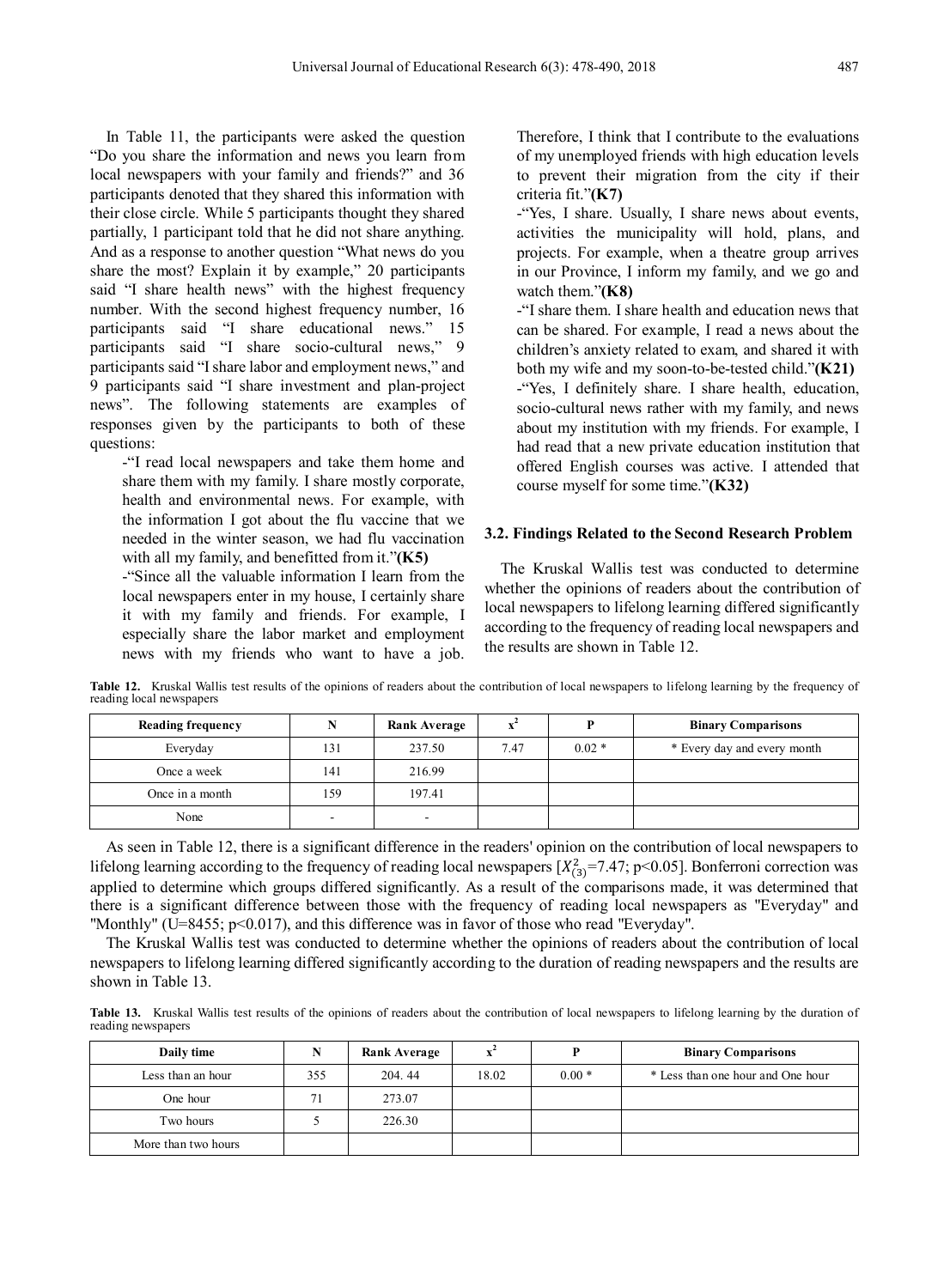As seen in Table 13, there is a significant difference in the opinions of readers about the contribution of local newspapers to lifelong learning according to the duration of daily newspaper reading  $[X_{(3)}^2 = 18.02; p > 0.05]$ . Bonferroni correction was applied to determine which groups differed significantly. As a result of the comparisons made, it was determined that there was a significant difference between those who read local newspapers daily "Less than an hour" and "One hour"  $(U=8598.5; p<0.017)$  and this difference was found to be in favor of those who read "One hour".

# **4. Conclusions**

There is a significant difference in the opinions of readers about the contribution of local newspapers to lifelong learning according to the frequency of reading local newspapers in the research. There is a significant difference between those with a frequency of reading local newspapers as "Everyday" and "Monthly", and it is determined that this difference is in favor of those who read "Everyday". At this point, it can be said that the tendency to read the local newspapers is high because they are delivered to the public institutions where the research is conducted on a regular basis and the readers can access the local newspaper for free.

As a result of the comparisons made according to the reading period, it is understood that there is a significant difference between those who read local newspapers daily for "Less than an hour" and for "One hour", and that this difference is in favor of those who read for "One hour". The page numbers of local newspapers reaching public institutions range from 8 to 9. It is seen that the number of local newspapers published daily in Bartın province of Turkey is five and adults working in public institutions and organizations are trying to read all of these newspapers.

Participants in the research explained the reason for reading local newspapers as to get news about the city and region they live in. Local newspapers seem to fulfill the obligation to inform the city as one of its main purposes. In research conducted by Akyüz [1] on the history of local newspapers, it was understood that all the news belonging to the city and its environment affected the society, and that the Konya Vilayet newspaper was almost as educational as a school and gave critical news. The results of this research show that the leading reason for reading local newspapers is that they give more detailed information about the local place.

In their answer to the question "How many local newspapers do you read per day?", it was determined that most of the participants read at least one or two local newspapers. The fact that local newspapers regularly reach the public institutions and that the employees have the opportunity to read it can be seen as the most important reason for achieving this result.

When asked "Do you think local newspapers provide

continuity of a knowledgeable community open to learning? Can you give examples?", the majority of the participants gave the answer "Yes, I think so". In this regard, they indicated that the environmental pollution and nature news, and news about Bartın's history, health, education, workforce and employment were influential. In a similar study made by Schönbach et al. [16] in the Netherlands; as a result of the research on the effectiveness of informing and communicating information between online and printed newspapers, it has been seen that many news are influential in the light of the information given by visual and printed newspapers in the sense of informing and educating the people, and it has been understood that the daily print media is more permanent and effective. Some respondents gave the answer "No, I do not think so" to this question, indicating that the reason for this is that local newspapers have advertising anxiety and lack of content. In general, it is understood that local newspapers can help to ensure the continuity of the knowledgeable community open to learning.

When asked "Which of the news in the local newspapers interest you most? Why?", the vast majority of participants told that as they thought that the plans and projects were important for the future of the city, investments and projects about the city, the socio-cultural news that emphasizes the importance of cultural development and education of the community as well as the environmental and health news that their readers thought they could implement in their lives interested them. MacDonald and Hoffman-Goetz [13] concluded in their research that local newspapers provided more detail and information than other media related to rural community health news.

When asked "Do you find the health, education, socio-cultural, environmental, labor market and employment news given in local newspapers sufficiently educating and informative? If you do, what do they give you?", the participants answered "I find them partially sufficient and sufficient" at a high level. While indicating that especially the health news in local newspapers provided gains in terms of environment and family and that provided personal gains by learning what they do not know in terms of the readers, the informative and educational news in local newspapers contributed to the co-development of the city and the people at the same time. Participants who did not find it sufficient expressed their opinion that the news was superficial and not in depth.

When asked "What kind of educational information in local newspapers do you think gives you a lifelong learning experience? Also, what are their contributions to your learning process in life? Please explain", the participants stated that the informing and educating news they read gave lifelong experience and contributed to their lifelong learning by teaching what they do not know thanks to the different kinds of news they read. A small number of respondents who commented that they did not earn experience stated that the reason for this was that local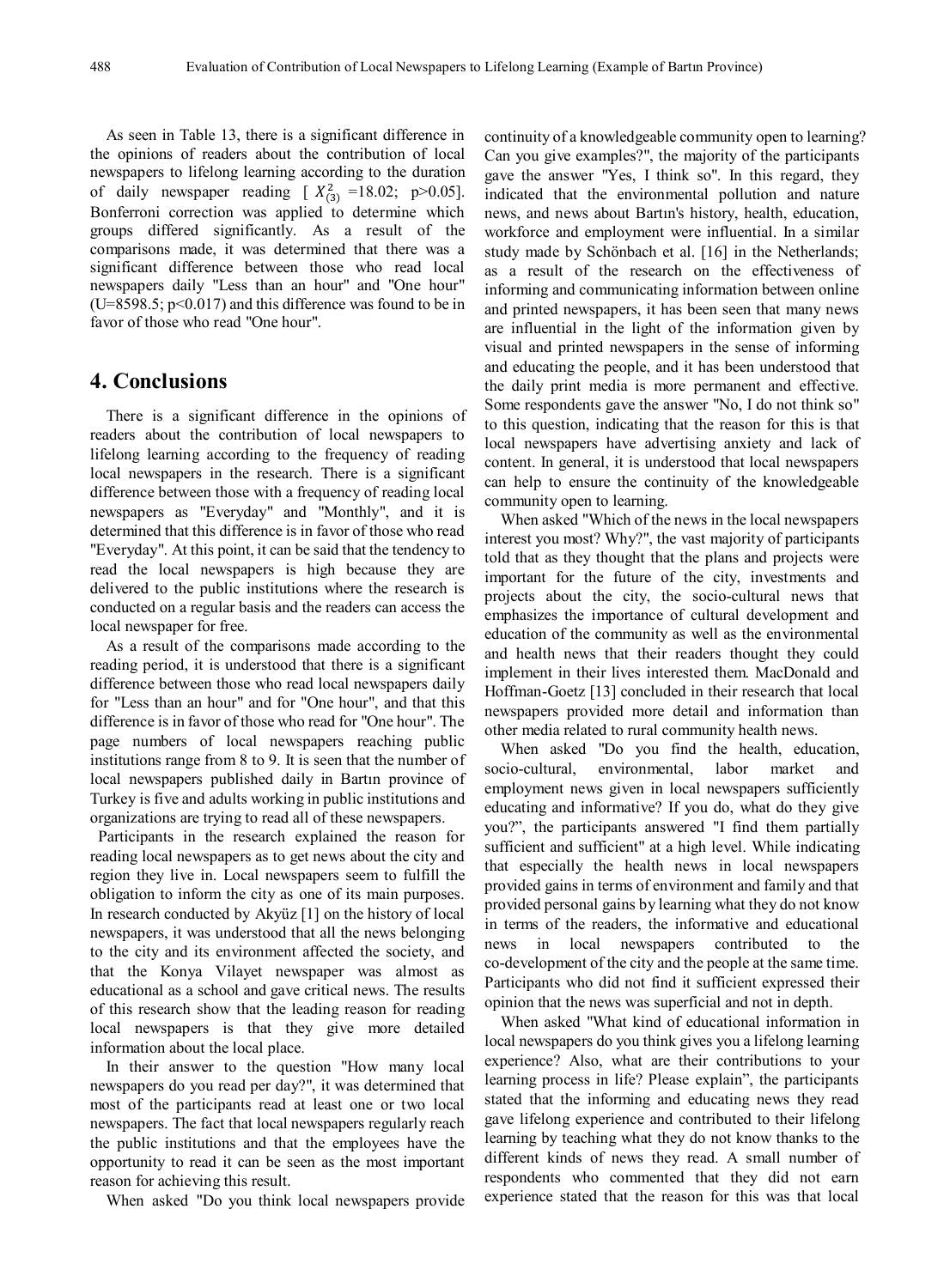newspapers also had a large number of advertisement pages and gave superficial news.

When asked "Do you share the information and news you learn from local newspapers with your family and friends? What news do you share the most?", the participants indicated that they always shared the important and necessary information they read in local newspapers with their families and their circles. They reported that the news they shared the most were health, education, socio-cultural, labor and employment news. Vasterman, Yzermans, and Dirkzwager [19] found that newspapers helped by educating people about health problems and other problems after disasters and by communicating with people and publishing everything in the region with accurate information.

The research has reached the conclusion that local newspapers can contribute to the lifelong learning of the readers with limited opportunities and by accessing public institutions and employees even at the point of insufficient education, health, environment, socio-cultural life, employment and labor news.

# **5. Recommendations**

Local newspapers in the Bartin province can be informed about this research and its results and how important they are in the lifelong learning dimension. More research can be done on formal and intentional uninformed learning that is naturally involved in everyday life, which is an important part of the concept of lifelong learning. Local newspapers can have more room for education, seminars, conferences, and educational articles. In local newspapers, accurate news may be given by the authorities and persons concerned especially on preventive health news. Socio-cultural and environmental news and especially nature news can be compiled in local newspapers and delivered to the readers in the form of documentaries. In local newspapers, news that is much more useful, in-depth and realistic can be published rather than political-oriented and advertisement-intensive news pages. Local newspapers can provide more timely information on labor and employment, the topics for which lifelong learning is thought to be useful. Research on different groups can be done in different regions where the contributions of local newspapers to their readers can be evaluated.

# **REFERENCES**

- [1] Akyüz, M. (2009). *Konya Vilayet Gazetesi.* Yayımlanmamış Yüksek Lisans Tezi, Selçuk Üniversitesi Sosyal Bilimler Enstitüsü Gazetecilik Anabilim Dalı, Konya.
- [2] Asrak, Hasdemir, T. (2012). Geleneksel yeni medya okuryazarlığına: Türkiye örneğinde bir değerlendirme. *Hitit*

*Üniversitesi Sosyal Bilimler Enstitüsü Dergisi.* 5 (2), 23-40.

- [3] Bilir, M. (2013). Yetişkin eğitiminin tarihsel gelişimi. (Ed. A.Yıldız ve M.Uysal). *Yetişkin Eğitimi*. (2.Basım). 25-83.İstanbul: Kalkedon Yayıncılık.
- [4] Boffo, V. (2014). From the Memorandum of Lifelong Learning to the Agenda for Adult Learning Winter School/Erasmus Intensive Programme 2014 Comparative Studies International and European Strategies of Lifelong Learning. [*Üniversita DelgiStudi Frenze www.lifelonglearning.uni-wuerzburg.de/...*\_/*1].* 1.5.2016.
- [5] Brody, M., Bangert ve A., Dillon, J. (2015). "Assessing Learning in Informal Science Contexts" Commissioned paper by the National Research Council for Science Learning in Informal Environments Committee [http://sites.nationalacademies.org/cs/groups/dbassesite/doc uments/webpage/dbasse\_080082.pdf]. 18.05.2015.
- [6] Büyükbaykal, G., N. (2005). Türkiye'de yerel basının işlevi ve önemi. *İstanbul Üniversitesi İletişim Fakültesi Dergisi.* 23.
- [7] Büyüköztürk, Ş., Kılıç Çakmak, E., Akgün, Ö.E., Karadeniz, Ş. ve Demirel, F. (2014). *Bilimsel araştırma yöntemleri.* Ankara: Pegem Akademi Yayınları.
- [8] Colardyn, D. (2001). Lifelong learning: which ways forward? College of Europe, 61.
- [9] Colardyn, D. & Bjornavold, J. (2004). Validation of Formal, Non-Formal and Informal Learning: policy and practices in EU Member States European Journal of Education, 39 (1), 71. [http://www.competences.info/doc/2006\_01\_12\_en\_Colard yn\_Bjornavold\_Validation\_formal\_non formal\_informal\_learning.pdf] 18.05.2015.
- [10] Creswell, J.W. ve Plano Clark V.L. (2015). *Karma yöntem araştırmaları tasarımı ve yürütülmesi.* (2.Baskı). (Çev. Dede, Y., Demir, S.B.). Ankara: Anı Yayıncılık.
- [11] Karasar, N. (2014). *Bilimsel araştırma yöntemi* (26. Basım). Ankara: Nobel Yayın Dağıtım.
- [12] Kaptan, S. (1998). *Bilimsel araştırma ve istatistik teknikleri.* (11.Baskı). Ankara: Yazıt Dağıtım
- [13] MacDonald, M., Hoffman-Goetz, L.(2001). Cancer Coverage in Newspapers Serving Large and SmallCommunities in Ontario. *Revue Canadıenne De Santé Publıque,* 92 (5), 372-375.
- [14] Merriam, S.B. (2013). Yetişkin eğitimi, kuramdan uygulamaya. (Ed. A.Yıldız ve M.Uysal). *Yetişkin Eğitimi*. (2.Basım). 105-126. İstanbul: Kalkedon Yayıncılık.
- [15] Miser, R. (2013) Yerel toplulukların eğitimi. (Ed. A.Yıldız ve M.Uysal). *Yetişkin Eğitimi*.(2.Basım). 273-285. İstanbul: Kalkedon Yayıncılık.
- [16] Schönbach, K., De Waal, E., Lauf, E. (2005). Online and Print Newspapers: Their Impact on the Extent of the Perceived Public Agenda. *European Journal of Communication,* 20, 245-258.
- [17] Soran, H., Akkoyunlu, B. ve Kavak, Y. (2006). Yaşam boyu öğrenme becerileri ve eğiticilerin eğitimi programı: Hacettepe üniversitesi örneği. *H.Ü. Eğitim Fakültesi Dergisi*